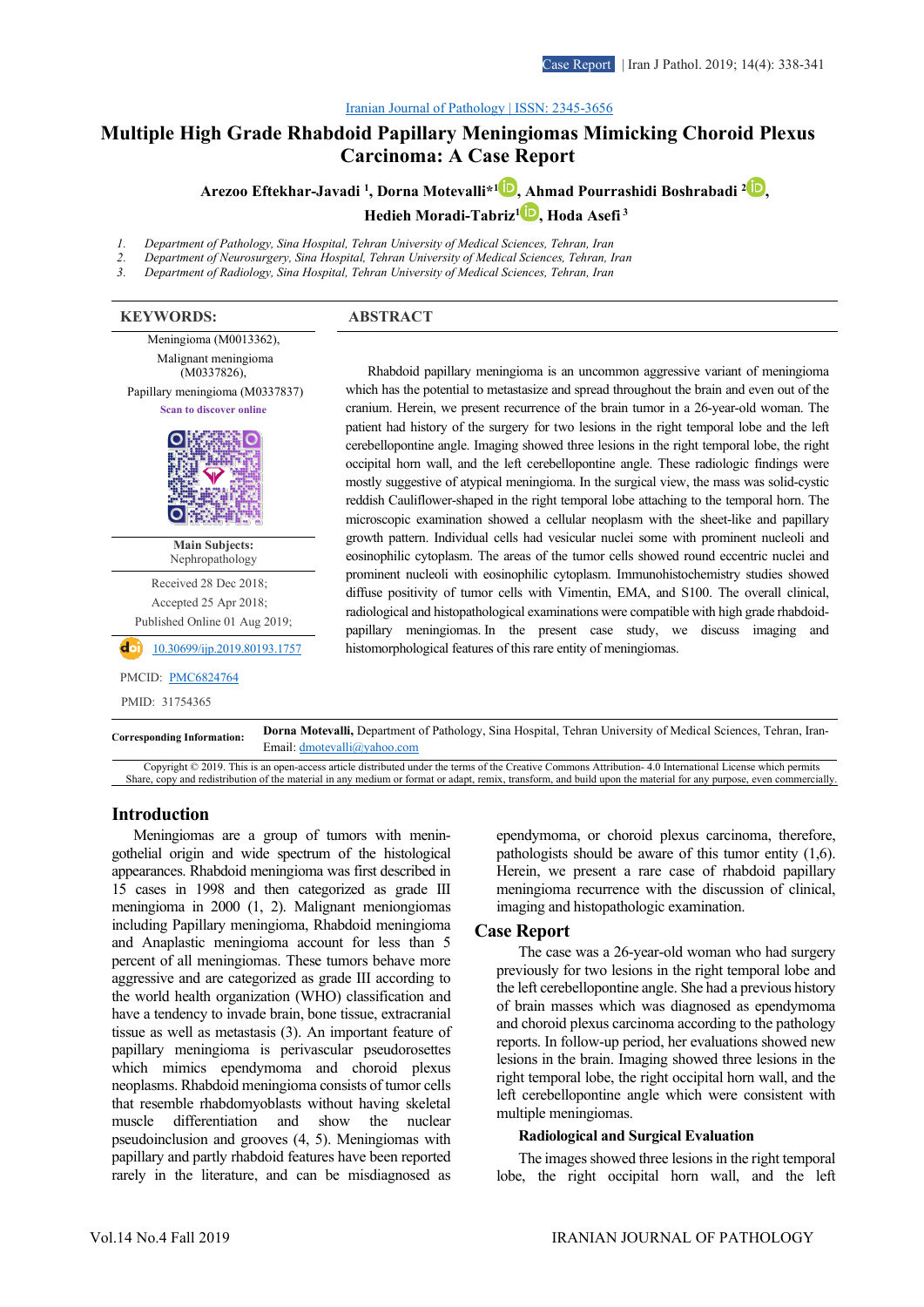cerebellopontine angle (Figure 1). There is a 67\*30\*39 mm low enhancing mass with heterogenous signal intensity in T2 weighted images and cystic component in the right temporal region. It is mostly extra-axial and has dural tail but has invaded right temporal lobe and abuts right lateral ventricle. The findings are mostly suggestive of atypical meningioma. An enhancing 10\*13 mm low T1/T2 signal intensity mass is seen in occipital horn of the right lateral ventricle. Another 35\*30\*40 mm low

T1/heterogenous T2 signal intensity mass with the cystic component and heterogenous enhancement are seen in the left cerebellopontine angle with no obvious extension or widening left internal acoustic canal. It has compressive effect and edema in the brain stem, left cerebellar hemisphere and left middle cerebellar peduncle. These two masses are also mostly suggestive of meningioma. Acoustic schwannoma is the differential diagnosis of cerebellopontine mass.



**Fig. 1.** Lesions in the right temporal lobe, the right occipital horn wall, and the left cerebellopontine angle

In the surgical view, mass was solid-cystic reddish Cauliflower-shaped in the right temporal lobe attached to the temporal horn.

Microscopically, it showed a well-circumscribed cellular neoplasm with sheet-like growth and pseudopapillary pattern. Individual cells have vesicular nuclei some with prominent nucleoli and eosinophilic cytoplasm. The tumor cells are frequently arranged around the blood vessels (perivascular pseudo-rosette like). The areas of tumor cells had round eccentric nuclei and prominent nucleoli with eosinophilic cytoplasm with occasional intracytoplasmic hyaline inclusions (rhabdoid cells). The mitotic figures were also noted (Figure 2).



**Fig. 2.** Histomorphological features of the tumor. A) Papillary and perivascular pseudo-rosette like areas (H&E staining, 100X), B) Rhabdoid cells (H&E staining, 400X), C, D) Sheet-like tumoral areas (H&E staining, 200X).

#### **Immonohistochemistry**

Tumor cells were highlighted diffusely and intense with EMA, vimentin and S100 marker. The negativity of GFAP, Myogenin, Desmin, Synaptophysin and PR was also noted. The Ki67 showed at least 10% proliferative activity in tumor cells (Figure 3).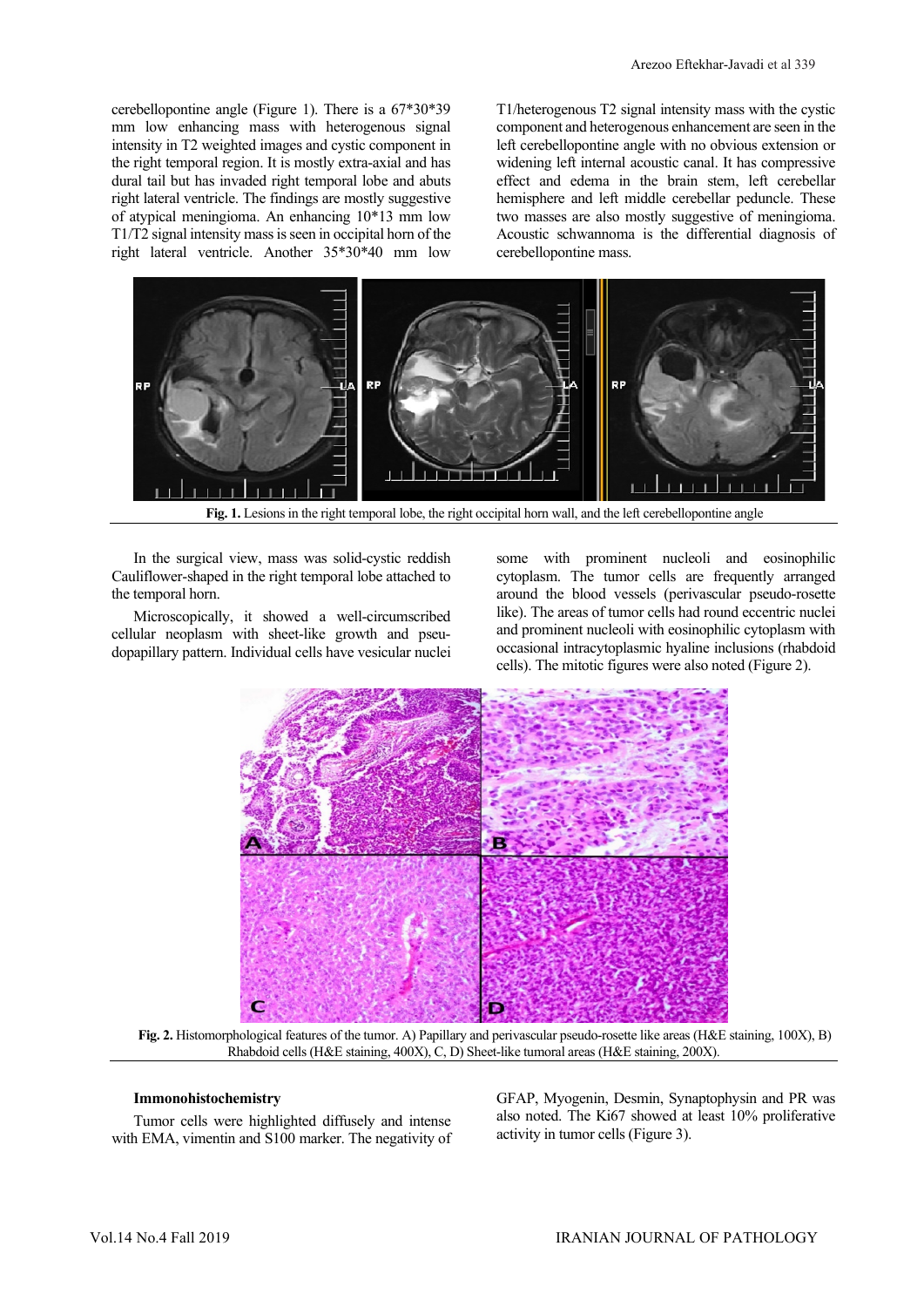

**Fig. 3**. Immunohistochemistry staining for A) Diffuse and intense staining of EMA, B) Negative PR, C) Positive S100 immunostaining, D) Diffuse and intense staining of Vimentin, E) Ki67 shows at least 10% proliferative index, F) Negative GFAP.

# **Discussion**

Herein, we present an unusual case of high grade meningioma with papillary rhabdoid features in a 26 year-old female patient. The main diagnostic challenge was differentiation between ependymoma, choroid plexus carcinoma and papillary-rhabdoid variant of meningioma. Occasional pseudorosettes were reminiscence of ependymoma and the tumor was previously diagnosed as ependymoma and choroid plexus carcinoma in main and review pathology reports of primary mass surgical excision. Brain MRI revealed a 67\*30\*39 mm low enhancing mass with heterogenous signal intensity in T2 weighted images and cystic component in the right temporal region which was mostly extra-axial with dural tail but has invaded right temporal lobe and abuts right lateral ventricle. The findings were mostly suggestive of atypical meningioma. An enhancing 10\*13 mm low T1/T2 signal intensity mass was seen in the occipital horn of the right lateral ventricle. Another 35\*30\*40 mm low T1/heterogenous T2 signal intensity mass with cystic components and heterogenous enhancement was also seen in the left cerebellopontine angle with no obvious extension or widening left internal acoustic canal. There was also compressive effect and edema in brain stem, left cerebellar hemisphere and left middle cerebellar peduncle. These two masses were also mostly suggestive of meningioma but acoustic schwannoma was the differential diagnosis of cerebellopontine mass. Therefore, radiologist was suspicious about the neurofibromatosis type II which was ruled out by neurologists.

The recurrent mass which was sent to our department was evaluated histomorphologically. Microscopically, the

tumor was composed of two patterns of papillary and rhabdoid sheets of tumoral cells. Immunohistochemistry showed strong and diffuse immunoreactivity of tumor cells to vimentin and EMA which was in favor of meningiomatous nature of the tumor and ruled out ependomoa. The S100 was also positive. GFAP, cytokeratin, synaptophysin and PR were negative. The negativity of tumor cells for CK ruled out the metastatic nature of the lesion. These findings established the diagnosis of malignant meningioma.

Grade III meningiomas are currently categorized on the basis of their architectural pattern into three subclasses of papillary, rhabdoid and anaplastic (3, 7). However, some meningiomas have a combination of the morphological features. A rare variant is rhabdoid papillary meningioma which has a combination of papillary architecture and rhabdoid cytomorphology (6). To our knowledge less than 30 cases have been reported in the English language literature. All the cases had an aggressive course. The local recurrences, spreading through CSF and even metastasis are common in this variant of meningioma (3, 8-12).

The largest case series was reported by Wu *et al.*, in which nine specimens from 6 patients (3 male and 3 female) were evaluated. In this study, the mean age of the patients was 44.7. Five cases had episodes of the recurrence and one patient died due to diffuse leptomeningeal dissemination. One of the patients had no tumoral recurrence after 8 years follow-up and in this study all of the tumors were both EMA and vimentin positive. The Ki67 index (MIB-1) was higher in tumor recurrences (3).